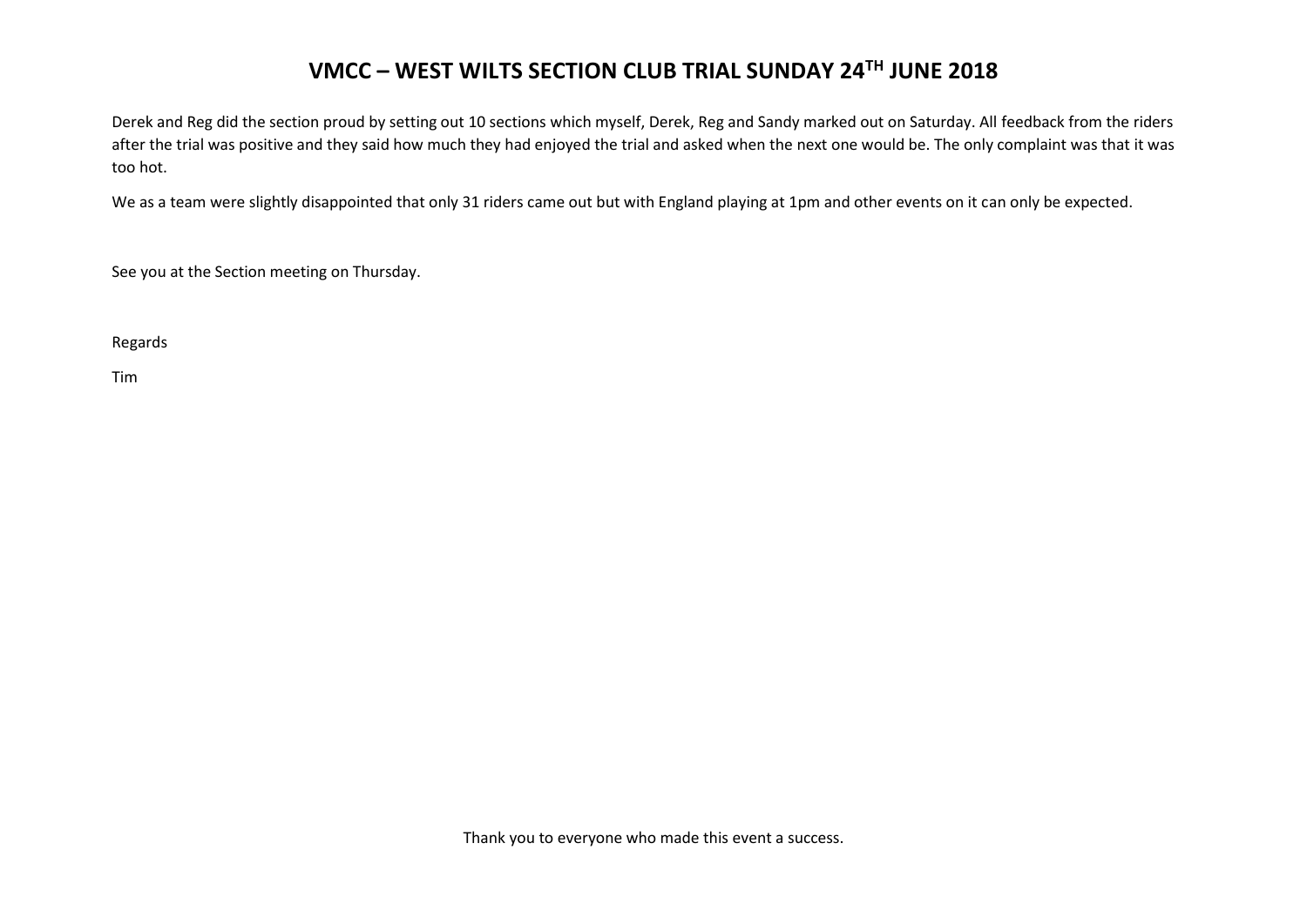## **VMCC – WEST WILTS SECTION CLUB TRIAL SUNDAY 24TH JUNE 2018**

| <b>NUM</b> | <b>NAME</b>          | <b>BIKE</b>          | <b>CLASS</b> | <b>ROUTE</b> | $\mathbf{1}$ | $\overline{2}$ | 3    | 4           | 5           | 6           | 7           | 8           | 9           | 10          | <b>TOT</b> |
|------------|----------------------|----------------------|--------------|--------------|--------------|----------------|------|-------------|-------------|-------------|-------------|-------------|-------------|-------------|------------|
| 1          | A WEAR               | TRIFIELD 500         | PU           | A            | 5532         | 0101           | 0353 | 2020        | 0102        | 0021        | 0053        | 0000        | 3533        | 1332        | 69         |
| 2          | <b>F CLUTTERBUCK</b> | COTTON 250           | <b>TS</b>    | B            | 0113         | 5000           | 0000 | 1000        | 0100        | 0000        | 0300        | 0000        | 0000        | 0000        | 15         |
| 3          | <b>S MILLER</b>      | BULTACO350           | <b>TS</b>    | A            | 3001         | 1000           | 0010 | 1000        | 0000        | 0000        | 0000        | 0003        | 1102        | 0000        | 14         |
| 4          | C BENTHAM            | AJS 350              | R            | B            | 0003         | 0000           | 3000 | 0010        | 0100        | 0000        | 0000        | 2000        | 0000        | 0000        | 10         |
| 5          | C HORROCKS           | <b>OSSA 250</b>      | <b>TS</b>    | B            | 2110         | 1101           | 0000 | 0000        | 1101        | 0000        | 0000        | 3000        | 0000        | 0000        | 13         |
| 6          | S RUDD               | <b>MATCHLESS 350</b> | PU           | B            | 0000         | 0000           | 0000 | 0000        | 0000        | 0000        | 0000        | 0000        | 0000        | 0000        | 0          |
| 7          | <b>T HARTWELL</b>    | <b>JAMES</b>         | R            | B            | 5010         | 0000           | 0000 | 1000        | 1030        | 0000        | 0000        | 0000        | 0000        | 0000        | 11         |
| 8          | <b>J BALLINGER</b>   | <b>ITALJET</b>       | <b>TS</b>    | B            | 0011         | 0000           | 1000 | 1010        | 1150        | 0000        | 1550        | 0000        | 0500        | 0000        | 28         |
| 9          | P REED               | <b>BSA BANTAM</b>    | U            | B            | 12xx         | 00xx           | 01xx | 1xxx        | 53xx        | 00xx        | 00xx        | 05xx        | 00xx        | 00xx        | Ms         |
|            |                      | 175                  |              |              |              |                |      |             |             |             |             |             |             |             |            |
| 10         | <b>SJOBBINS</b>      | <b>HONDA</b>         | <b>TS</b>    | A            | 1331         | 0000           | 1000 | 0000        | 0000        | 0000        | 0000        | 0000        | 3021        | 1000        | 16         |
| 11         | M PEBERDY            | <b>BULTACO 340</b>   | <b>TS</b>    | A            | 0133         | 0000           | 0000 | 0000        | 0000        | 0000        | 0000        | 3100        | 2102        | 0000        | 16         |
| 12         | A NICHOLSON          | SUZUKI 250           | <b>TS</b>    | A            | 5031         | 1000           | 0110 | 0000        | 1010        | 0000        | 0000        | 0010        | 1000        | 0000        | 16         |
| 13         | <b>T ROBINSON</b>    | <b>BUTLER</b>        | <b>TS</b>    | A            | 1133         | 2000           | 1000 | 0000        | 0100        | 0000        | 0000        | 0000        | 2121        | 0000        | 18         |
| 14         | A WHEELER            | <b>BANTAM 185</b>    | U            | $\mathsf{C}$ | <b>Oxxx</b>  | 3xxx           | 3xxx | <b>Oxxx</b> | 5xxx        | <b>Xxxx</b> | Xxxx        | Xxxx        | Xxxx        | <b>Oxxx</b> | Ms         |
| 15         | <b>M WHEELER</b>     | COTTON 250           | PU           | A            | 2552         | 0100           | 5020 | 0000        | 2000        | 0010        | 0000        | 0000        | 1000        | 0000        | 26         |
| 16         | <b>J CULL</b>        | <b>BSA 260</b>       | U            | A            | 2352         | 0000           | 0000 | 0000        | 1000        | 0001        | 5000        | 0000        | 1010        | 0000        | 21         |
| 17         | S OCONNOR            | <b>MATCHLESS G3</b>  | R            | B            | 0000         | 0000           | 0000 | 1000        | 3512        | 0000        | 0000        | 0000        | 1000        | 0000        | 13         |
|            |                      | 400                  |              |              |              |                |      |             |             |             |             |             |             |             |            |
| 18         | P HYETT              | <b>BSA BANTAM</b>    | U            | $\mathsf{C}$ | 0xxx         | <b>Oxxx</b>    | 1xxx | 1xxx        | 5551        | Xxxx        | Xxxx        | Xxxx        | Xxxx        | 00xx        | Ms         |
| 19         | <b>B HYETT</b>       | <b>SARACEN BSA</b>   | $\cup$       | $\mathsf{C}$ | 0xxx         | <b>Oxxx</b>    | 3xxx | 0xxx        | <b>Xxxx</b> | <b>Xxxx</b> | Xxxx        | Xxxx        | Xxxx        | 0xxx        | Ms         |
|            |                      | 180                  |              |              |              |                |      |             |             |             |             |             |             |             |            |
| 20         | W OCONNOR            | <b>ROYAL ENFIELD</b> | $\cup$       | B            | 0010         | 1000           | 0000 | 0000        | 1000        | 0000        | 0000        | 5503        | 0000        | 0000        | 15         |
| 21         | A HICKS              | <b>BSA BANTAM</b>    | $\cup$       | B            | 5103         | 0001           | 0001 | 0000        | 0000        | 0000        | 0200        | 0000        | 0100        | 0005        | 19         |
|            |                      | 175                  |              |              |              |                |      |             |             |             |             |             |             |             |            |
| 22         | S FRY                | AJS 380              | ${\sf R}$    | $\mathsf C$  | 03xx         | 33xx           | 33xx | Xxxx        | Xxxx        | 33xx        | 00xx        | 33xx        | 00xx        | 35xx        | Ms         |
| 23         | N FREEGARD           | <b>MONTESSA</b>      | <b>TS</b>    | C            | 01xx         | 53xx           | 55xx | 5xxx        | 3xxx        | 30xx        | 53xx        | 333x        | 535x        | 525x        | Ms         |
| 24         | R JONES              | COTTON 250           | U            | B            | 00xx         | 00xx           | 12xx | 00xx        | <b>Oxxx</b> | <b>Oxxx</b> | <b>Oxxx</b> | <b>Oxxx</b> | <b>Oxxx</b> | <b>Oxxx</b> | Ms         |
| 25         | N MILLER             | YAMAHA 175           | <b>TS</b>    | B            | 0112         | 0000           | 0200 | 0000        | 2100        | 0000        | 0000        | 5000        | 0100        | 0000        | 15         |